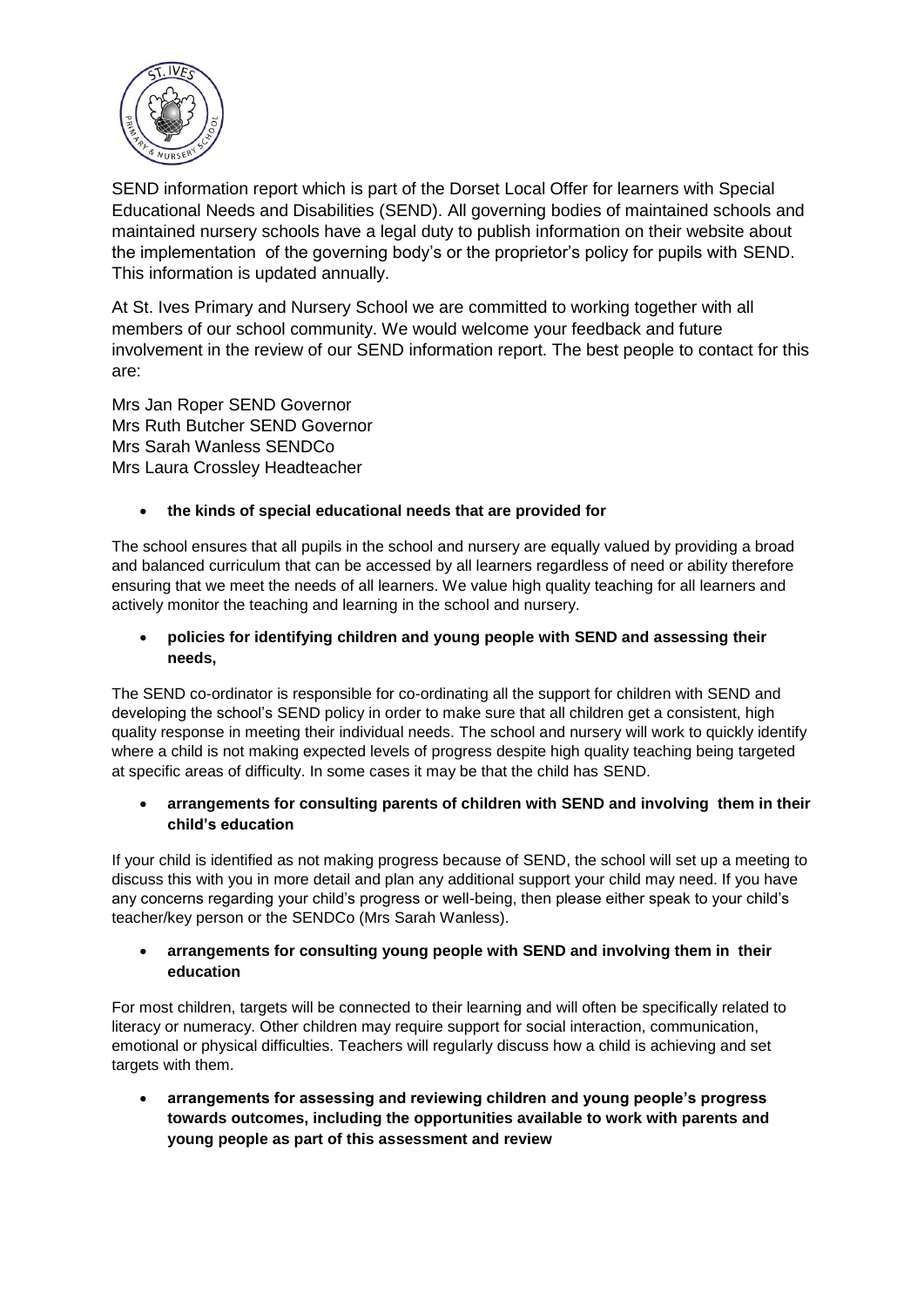Monitoring progress is an integral part of teaching and the school uses rigorous tracking systems to ensure that this is done effectively. Children with SEND support will have an Individual Support Plan. Targets for each child will be based on that child's individual needs and may be set either within school or by outside agencies working alongside the school and child. These targets will be reviewed on a termly basis. Children with a Statement of SEND or an Education, Health and Care Plan will be formally reviewed at an Annual Review meeting with all the adult's involved in the child's education.

 **arrangements for supporting children and young people in moving between phases of education and in preparing for adulthood. As young people prepare for adulthood outcomes should reflect their ambitions, which could include higher education, employment, independent living and participation in society** 

Planning for transition is a part of our provision for all learners. The school and nursery work closely with children, families and other schools and pre-schools to ensure that this is as easy as possible for your child and treats every case on an individual basis. When starting in nursery there are initial visits for parents to look around and then an open afternoon where the children are introduced to their key person. The nursery will work with families to ensure the best start possible for individuals. For children beginning in Reception there are taster sessions where both parents and children are invited into school to spend time getting to know us. We also offer home visits for those children who start with us at the beginning of the Reception Year. When moving classes within the school we ensure that information is passed onto the receiving teacher before the start of the new school year. For those children changing schools or moving onto secondary schools, we work together to ensure that they are aware of each child's needs and ways in which they can be supported and visits to the new school can be arranged if appropriate.

# **the approach to teaching children and young people with SEND**

At St. Ives Primary and Nursery School we value high quality teaching for all learners and actively monitor teaching and learning. We believe in an inclusive curriculum and every teacher is required to adapt the curriculum to ensure access to learning for all children in their class. They use a variety of strategies to achieve this, such as using visual timetables, positive behaviour reward systems, small group intervention programmes, ICT etc. Where a child has been identified as having SEND, they are entitled to support that is 'additional or different from' a normal differentiated curriculum. The support that is offered will be dependent on the individual learning needs of the child. This support is described on a provision map which outlines what is available for children across the year groups.

### **how adaptations are made to the curriculum and the learning environment of children and young people with SEND**

The school and nursery are accessible to children with a physical disability. We also ensure that equipment used is accessible to all children regardless of need. Where necessary the school and nursery will seek out advice from specialist services in order to ensure that they are adapting the curriculum/learning environment for the needs of individual children.

## **the expertise and training of staff to support children and young people with SEND, including how specialist expertise will be secured**

The school and nursery actively seek out appropriate training and support to enable all staff to improve the teaching and learning of all pupils, including those with SEND. This will include whole school training on SEND issues or individual training for a more specific need.

 **evaluating the effectiveness of the provision made for children and young people with SEND**

The children's progress is continually monitored by the class teachers/key people (nursery) and the leadership team. Regular reviews will take place to make sure that the support the children are being offered is having the intended impact. Should this not be the case, consideration will be given to adapting the frequency and/or intensity. Termly reviews will involve the children, parent/carers and the